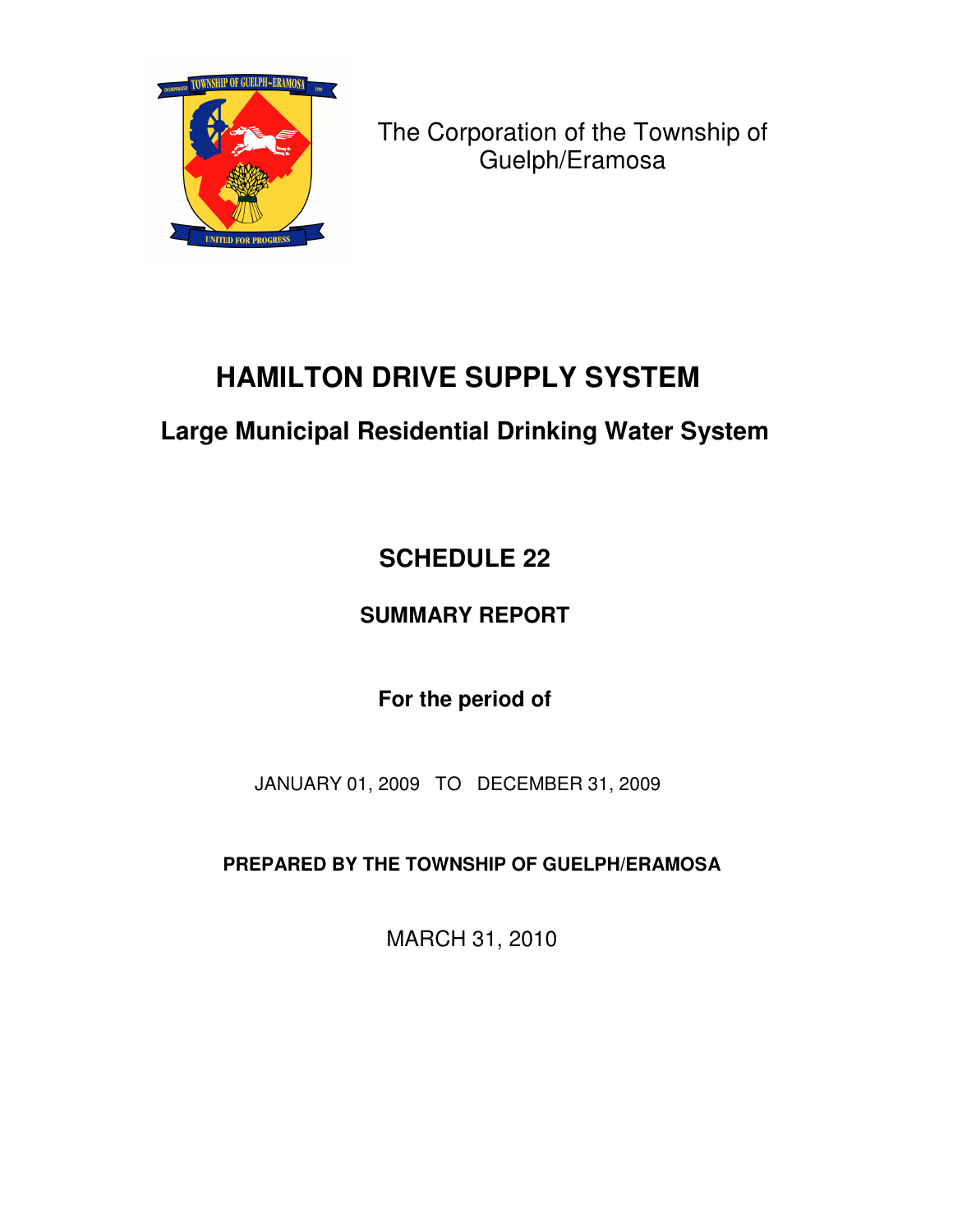### **SUMMARY**

This report is a summary of water quality and quantity information submitted in accordance with Schedule 22 of Ontario's Drinking Water System regulation for the reporting period of January 01, 2009 to December 31, 2009 for the Hamilton Drive Water Supply System, located in the Township of Guelph/Eramosa.

The summary includes:

- 1. Any requirements of the Act and Regulation, Orders or System Approval (s) that the system failed to meet during the reporting period and the measures taken to correct each failure.
- 2. A summary of the quantities and flow rates of water supplied during the reporting period, including monthly averages and maximum daily flows.
- 3. A comparison of the average and monthly maximum daily flows to the approved capacity specified in the System Approval.

#### **ISSUES OF NON-COMPLIANCE**

The following table lists the requirements of the Act, Regulations, System Approval (s) and any Order that the system failed to meet during the reporting period and the measures taken to correct each failure:

| <b>Drinking Water</b><br>Legislation                         | Requirement(s) the<br>system failed to<br>meet                                                                                                                                              | <b>Duration</b>                 | <b>Corrective Action(s)</b>                                                                                                                                                                                                                                                                                                                                                     | <b>Status</b>                                                                                                                                                                                                             |  |  |
|--------------------------------------------------------------|---------------------------------------------------------------------------------------------------------------------------------------------------------------------------------------------|---------------------------------|---------------------------------------------------------------------------------------------------------------------------------------------------------------------------------------------------------------------------------------------------------------------------------------------------------------------------------------------------------------------------------|---------------------------------------------------------------------------------------------------------------------------------------------------------------------------------------------------------------------------|--|--|
| <b>System</b><br>Certificate of<br>Approval #<br>4008-7VZQER | Ratings of installed<br>equipment do not meet<br>listed ratings in CofA<br>7858-5S4H4M.                                                                                                     | November<br>2009 and<br>earlier | Amend CofA to indicate<br>the installed equipment<br>ratings in use for this site.                                                                                                                                                                                                                                                                                              | Completed<br>November 30,<br>2009                                                                                                                                                                                         |  |  |
|                                                              | Cross Creek raw flow<br>meter and SCADA<br>failed to record daily<br>maximum flow rate of<br>water conveyed into the<br>treatment system as<br>required under section<br>5.1 i) of the CofA | 2009                            | By no later than March<br>31, 2010, have the Cross<br>Creek raw water flow<br>meter and SCADA<br>system communication<br>error fixed so that flow<br>data is being recorded as<br>per section 5.1 of the<br>site's C of A. Report in<br>writing; the steps taken to<br>comply with this<br>requirement to the<br>Drinking Water Inspector<br>at the Ministry of<br>Environment. | <b>SCADA</b> system<br>up-grade<br>completed<br>November 3rd,<br>2009. The analog<br>transmitter for<br>flow meter was<br>ordered January<br>$29^{th}$ , 2010<br>awaiting delivery<br>for installation.<br>Status ongoing |  |  |
| O.Reg 170/03                                                 | The requirements of Ontario Regulation 170/03 were met during this reporting<br>period.                                                                                                     |                                 |                                                                                                                                                                                                                                                                                                                                                                                 |                                                                                                                                                                                                                           |  |  |
| <b>Safe Drinking</b><br><b>Water Act</b>                     | The requirements of the Safe Drinking Water Act were met during this reporting<br>period.                                                                                                   |                                 |                                                                                                                                                                                                                                                                                                                                                                                 |                                                                                                                                                                                                                           |  |  |
| <b>Provincial</b><br><b>Officer's Order</b>                  | No Provincial Officer orders were issued during this period.                                                                                                                                |                                 |                                                                                                                                                                                                                                                                                                                                                                                 |                                                                                                                                                                                                                           |  |  |